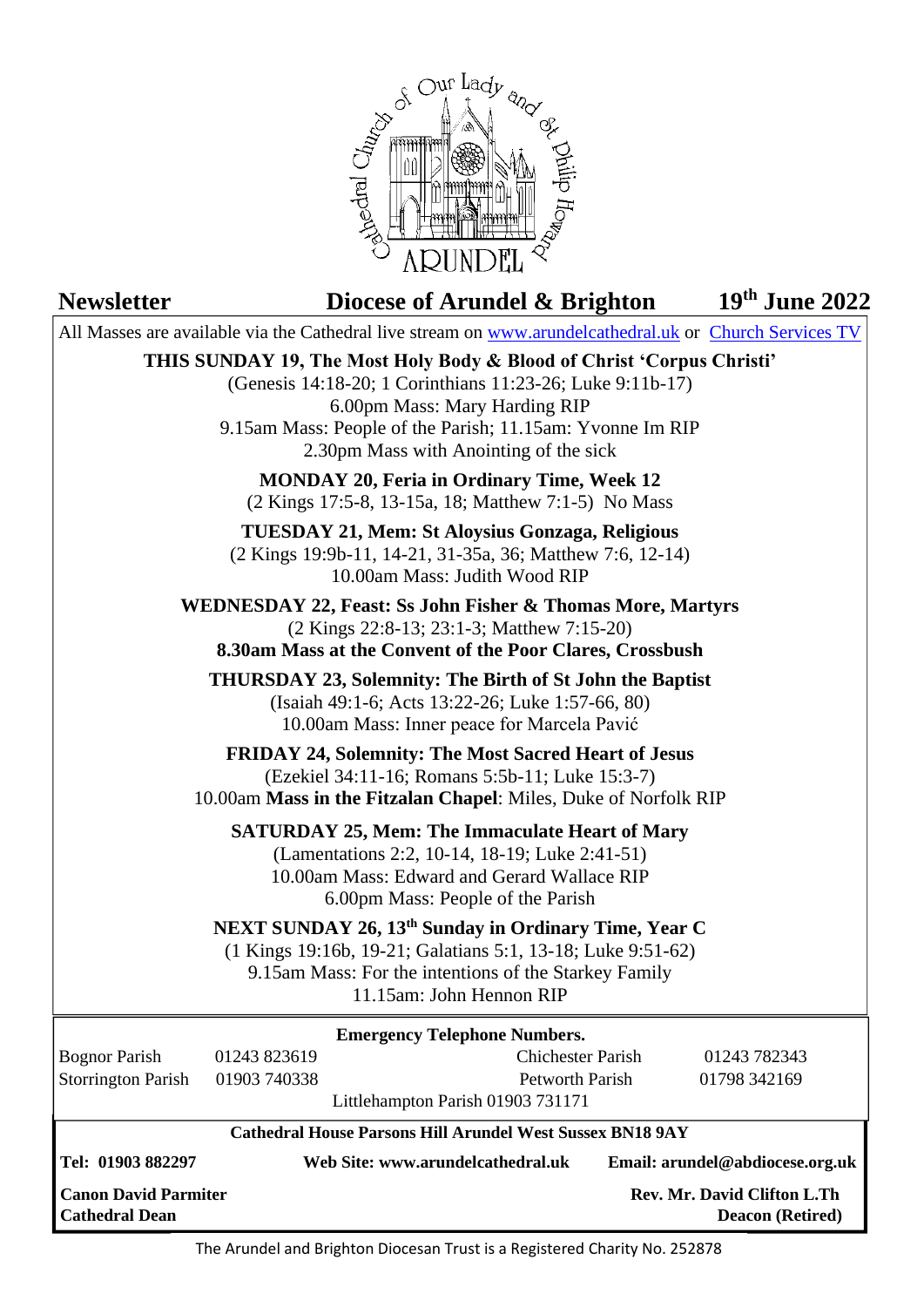#### From Canon David: **Covid-19 Update**

If you are not feeling well or have symptoms of Covid it would be prudent not to attend Mass or other services whilst you are ill. You are advised to wear a face covering and the arrangements for communion will continue as they are for the time being, receiving in a single file, unless we need to make an exception for very large congregations.

The Bishops' have issued further advice about the Sunday obligation and this can be viewed here [Returning to Mass at Pentecost -](https://www.cbcew.org.uk/spring-plenary-2022-resolution-returning-to-mass-at-pentecost/) Catholic Bishops' [Conference \(cbcew.org.uk\).](https://www.cbcew.org.uk/spring-plenary-2022-resolution-returning-to-mass-at-pentecost/) The obligation to attend Mass on a Sunday and Holy Days of Obligation returned on the Feast of Pentecost  $(5<sup>th</sup>$  June). If you have any concerns, please speak to Canon David, but please read the statement from the Bishops' in full.

## **Safeguarding**

The Bishops Conference accepted the recommendations of the Independent Inquiry into Child Sexual Abuse and also the recommendations of the Elliott report – a review they commissioned to the Church's safeguarding arrangements. As a consequence, we are making sure that as a Parish we are up to date with all that is required by good safeguarding practice. If you carry out a ministry, you may be contacted to update your DBS check and/or training as each Parish will be audited on their compliance with Diocesan procedures. I support these safeguarding procedures as they protect us all and enhance the image of the Church and I do not have any discretion about their implementation. Carrying out safeguarding procedures is an integral part of our ministry, it is not something added on or an optional extra, it is the way we all minister now  $-$  it is an essential requirement of the job description! Thank you for your cooperation.

**COFFEE AFTER 9.15am MASS** in the Cathedral Centre - all are welcome. \*\*Today, a special invitation to the men of the parish on Fathers' Day for bacon baps.\*\*

**CORPUS CHRISTI** A huge 'thank you' to all who were involved this week in all aspects of our celebration of Corpus Christi. Grateful to God and to you all that we are now 'back in business'.

## **DAY FOR LIFE TODAY**

*'Do not cast me off in the time of old age; forsake me not when my strength is spent'* Psalm 71:9.

'Day for Life' is the day in our calendar set aside to celebrate life from conception to natural death. This year the focus is on caring for and valuing the elderly. Funds raised from this second collection support various Day for Life initiatives, which focus on upholding the dignity of every human life from conception to natural death. Please do support this work in any way you feel able. More info: [Day for Life](https://www.cbcew.org.uk/dfl22/)  2022 - [Catholic Bishops' Conference](https://www.cbcew.org.uk/dfl22/) 

[\(cbcew.org.uk\)S](https://www.cbcew.org.uk/dfl22/)ecure Donation Page here: [Donate to](https://www.cbcew.org.uk/dfl22-donate/)  [support this year's Day for Life -](https://www.cbcew.org.uk/dfl22-donate/) Catholic Bishops' [Conference \(cbcew.org.uk\)](https://www.cbcew.org.uk/dfl22-donate/)

**MASS WITH ANOINTING THE SICK** this Sunday 19th June at 2.30pm, followed by cake and sandwiches in the cathedral centre at 4pm. Donations of cake are most welcome. If you would like a lift to and from the Mass, please contact the parish office on 01903 882297 or [arundel@abdiocese.org.uk](mailto:arundel@abdiocese.org.uk)

**THE ROSARY** is prayed every Thursday after the 10am Mass in the Cathedral. All are welcome.

**GIFT AID ENVELOPES** If you are a taxpayer and do not yet gift aid your offertory donation please consider doing so now for the benefit of the parish. For more information speak to or e-mail Martin Hall on [ga.arundel@abdiocese.org.uk](mailto:ga.arundel@abdiocese.org.uk) or the Cathedral Office.

**SACRAMENT OF RECONCILIATION** is usually available between 10.30 and 11am on Saturday mornings or by arrangement via the Cathedral Office.

**HOLY DUSTERS** do you have an hour or so to spare on a Friday morning after 10am Mass? Our Holy Dusters team is a bit depleted at the moment and a few extra pairs of hands are always appreciated. Good company and coffee.

**FINANCIAL MATTERS:** Thank you for your offering:  $5<sup>th</sup>$  June £216.41 + £169.00 (Gift Aid) = £385.41; 12<sup>th</sup> June £600.00 + £203.00 (Gift Aid) = £803.00 **2 nd Collection today:** Day for life (see above) **Next week:** Peter's Pence (not Gift Aid able) If you wish to make a donation to the Cathedral online, there are now **three ways** to do this: Direct to the Cathedral bank account: Bank: HSBC, 69 Pall Mall, London Account Name: Arundel Cathedral Sort Code: 40 05 20 Account No.: 41076566 Or via the parish website [Arundel Cathedral –](https://arundelcathedral.uk/) Arundel [Cathedral](https://arundelcathedral.uk/) there is a 'Click to donate..' button at the top of the home page. You can Gift Aid via this method. Or via the Diocesan website at: [Donate · ChurchSuite](https://abdiocese.churchsuite.com/donate/)  [Donate](https://abdiocese.churchsuite.com/donate/) you can Gift Aid via this method. **NEW DONATION DEVICE** We now have two donation devices in the Cathedral where you can donate by card, and you can Gift Aid your donations. The new device is currently positioned near the north door, and the older device I'm sure you will have seen by the West door. We also have a poster and banner with a QR code to make donations.

**PHILIP WOOD RIP:** It is with sadness that we inform you of the death of Philip Wood recently. Many people will remember him as an active supporter of the cathedral and a keen altar server. Please keep him and his family in your prayers. Funeral details to be announced.

**TONY MADDEN RIP** Please pray for Tony who died last weekend, and for the comfort and consolation of Jean and the family. Tony was an active member of the parish and supporter of the Friends of the Cathedral. His Requiem Mass will take place on Wednesday 13<sup>th</sup> July at 11.00am.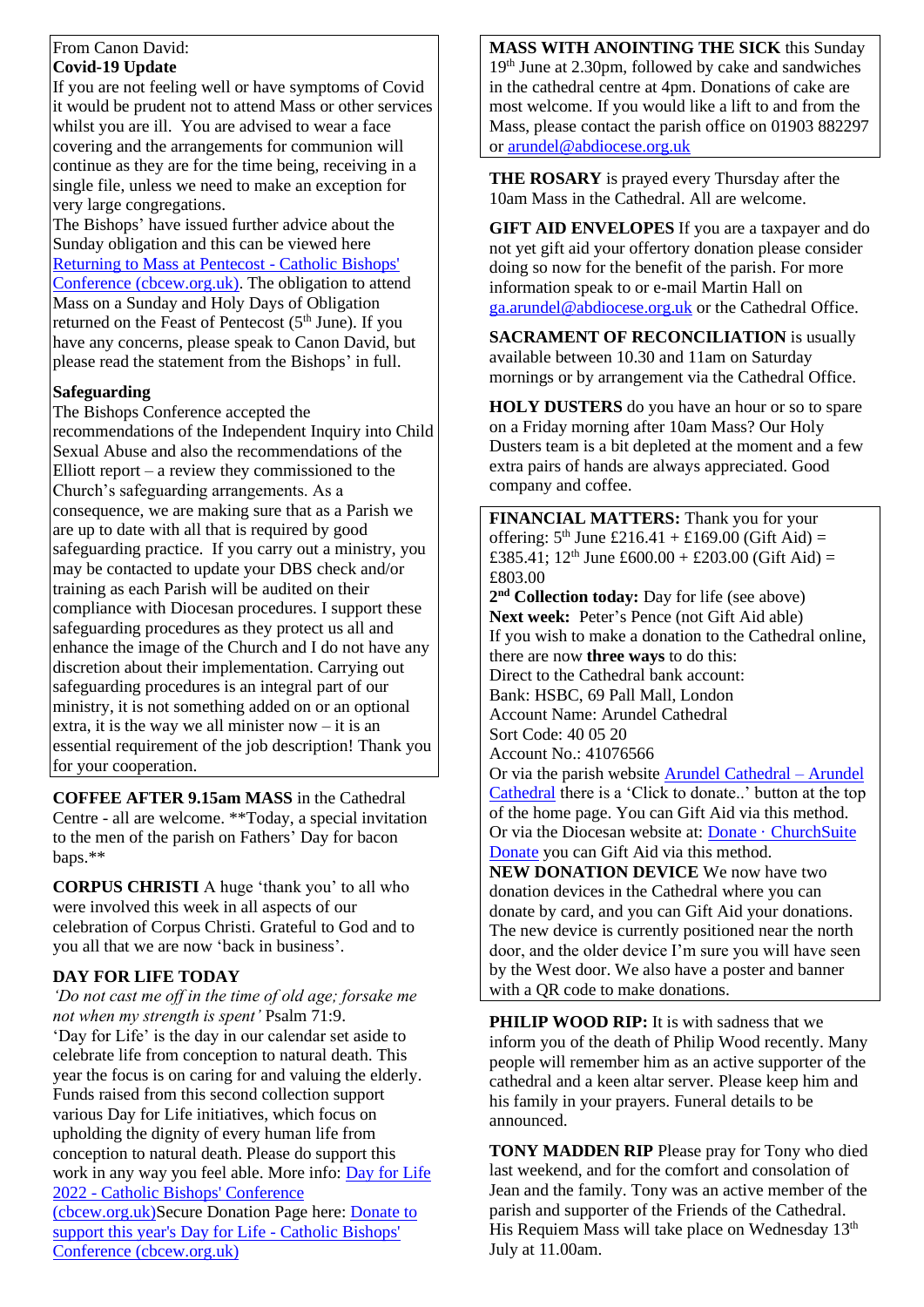**PARISH PROCLAIMER** the newest edition is now available on the website:

[https://arundelcathedral.uk/summer-2022-parish](https://eur02.safelinks.protection.outlook.com/?url=https%3A%2F%2Farundelcathedral.uk%2Fsummer-2022-parish-proclaimer&data=05%7C01%7Carundel%40abdiocese.org.uk%7C9eb43a30f58b4d6a1c6408da421b7092%7C2bf5dbc217ef4efca1c9ab2dc4edefd0%7C0%7C0%7C637894983064346048%7CUnknown%7CTWFpbGZsb3d8eyJWIjoiMC4wLjAwMDAiLCJQIjoiV2luMzIiLCJBTiI6Ik1haWwiLCJXVCI6Mn0%3D%7C3000%7C%7C%7C&sdata=RhzzmRGJzP%2B%2FzDLC50sUTNtXsrx0QzMqbIP3i%2FH7Hp8%3D&reserved=0)[proclaimer](https://eur02.safelinks.protection.outlook.com/?url=https%3A%2F%2Farundelcathedral.uk%2Fsummer-2022-parish-proclaimer&data=05%7C01%7Carundel%40abdiocese.org.uk%7C9eb43a30f58b4d6a1c6408da421b7092%7C2bf5dbc217ef4efca1c9ab2dc4edefd0%7C0%7C0%7C637894983064346048%7CUnknown%7CTWFpbGZsb3d8eyJWIjoiMC4wLjAwMDAiLCJQIjoiV2luMzIiLCJBTiI6Ik1haWwiLCJXVCI6Mn0%3D%7C3000%7C%7C%7C&sdata=RhzzmRGJzP%2B%2FzDLC50sUTNtXsrx0QzMqbIP3i%2FH7Hp8%3D&reserved=0) and can also be viewed on the iPad in the Cathedral (on the corner near the shop)

**CONGRATULATIONS** to parishioners Professor Jim Lynch and Dr Sandra Williams who will be invested into the Equestrian Order of the Holy Sepulchre of Jerusalem at St George's Cathedral in Southwark on Saturday 18<sup>th</sup> June.

**PRO LIFE GROUP MEETING Monday 28 June at** 

**7pm** in the Lower Parish Room, St Richards Catholic Church, Chichester. After 2 years of Zoom we are now meeting in person and anyone interested in promoting a pro life culture is welcome. Please phone Maria on 01903 413606 with any queries.

**RACE NIGHT in aid of St Wilfrid's Hospice** Friday 8<sup>th</sup> July, 7.30pm in the Cathedral Centre. Tickets from [melindaheathcote@btconnect.com](mailto:melindaheathcote@btconnect.com) or [dr.sandrasedgwick@gmail.com](mailto:dr.sandrasedgwick@gmail.com) See poster in the Cathedral or on the website for more details. If you can't make it but would like to support this event by buying a **raffle ticket, these will be on sale after all Masses this weekend.**

**DATES FOR YOUR DIARY – AT A GLANCE th June 2.30pm** Mass with Anointing of the Sick **th June 10am** Mass in the Fitzalan Chapel **th July 3.00pm** Cathedral Deanery Confirmations **th July 6.30pm** Vespers and Summer Event of 'Friends of Arundel Cathedral. **th July 1pm** Organ Recital, Robert Sholl

**PLEASE PRAY FOR** the people of Ukraine. We pray for all who have died recently, especially Gordon Gardiner, Philip Wood and Tony Madden. We pray for all those who are sick for whatever reason, that they might find healing and full recovery. For Ann Rowe, Paul Rumball, Lizzie Bennett, Pat Burton, Eve Larley, Richard Crosby, Sr Giles, Ann Ogunniyi, Benita Marshall, Jean Marc Fritz, Nick McMenemy, Pauline Rodmell, Andrew Naylor, Irena Ray-Crosby, Virginia Stewart, Ischia Gooda, Elizabeth Haviland, Thérèse Kemp, Fr Dominic O'Hara, Margaret and Terry Molland, Stephen Barrett, Indigo Ashworth and all in the local hospitals, hospices, the Priory or in their own homes.

## **BEREAVEMENT GROUP**

As the Wednesday morning Mass has moved to the Convent, the Bereavement Group coffee will take place on Thursday mornings, usually in Cathedral House on the following dates:  $14^{th}$  July &  $11^{th}$  August If you'd like to get in touch with someone from the Bereavement Team, please contact the parish office.

**ST WILFRID'S HOSPICE** invite you to an adventure with our new trek – walking the final 67km of the famous Camino Frances, also known as the French Way pilgrimage route. You can register your interest at [fundraising@stwh.co.uk](mailto:fundraising@stwh.co.uk) You can view a brochure with the itinerary [here.](https://eur02.safelinks.protection.outlook.com/?url=http%3A%2F%2Fstwh.co.uk%2Fevents%2Fadventure-trek-camino-de-santiago-spain-4th-8th-october-2023%2F&data=05%7C01%7Carundel%40abdiocese.org.uk%7Cb224ee12858c4de3907408da39ac3414%7C2bf5dbc217ef4efca1c9ab2dc4edefd0%7C0%7C0%7C637885709017301287%7CUnknown%7CTWFpbGZsb3d8eyJWIjoiMC4wLjAwMDAiLCJQIjoiV2luMzIiLCJBTiI6Ik1haWwiLCJXVCI6Mn0%3D%7C1000%7C%7C%7C&sdata=KiF5yiyCRqMPW9ylfvKxdAtzHdQWRIUvGfKA8WM4EzI%3D&reserved=0)

**CONGRATULATIONS!** Well done to parishioner Adam Vernon on completing his 100km walk last weekend to raise funds for Alzheimer Research. Thanks to all those who have donated already. You can read more about this on our website at [Adam Vernon](https://arundelcathedral.uk/adam-vernon-charity-walk)  Charity Walk – [Arundel Cathedral](https://arundelcathedral.uk/adam-vernon-charity-walk) and if you would like to sponsor Adam, go to [https://www.justgiving.com/fundraising/adamvernon10](https://www.justgiving.com/fundraising/adamvernon100k) [0k](https://www.justgiving.com/fundraising/adamvernon100k)

**MASS IN UKRAINIAN** On Sunday 26 June at 2pm Fr Maksym Krat, of the Diocese of Odesa, will celebrate Mass in Ukrainian at St Richard's Catholic Church, Cawley Road, Chichester, PO19 1XB, for the intentions of Ukrainian refugees. After the Mass there will be refreshments and a time

for people to meet and chat. All most welcome.

**PILGRIMAGE TO THE SHRINE OF OUR LADY OF CONSOLATION AT WEST GRINSTEAD SATURDAY 17 SEPTEMBER** with Arundel Parish and the Friends of Arundel Cathedral. All welcome. The day will include Holy Mass, Adoration, Benediction, rosary, historical talk and an optional pilgrimage walk. Cost £10 per person, optional coach travel from Arundel and return £12. To book please contact Lindsey Stratford on 01903 884567 Email: [aruncathfriends@btconnect.com](mailto:aruncathfriends@btconnect.com)

**WINTERSHALL - THE LIFE OF CHRIST** is back next week after a 3-year break. The weather looks perfect and we are ready to welcome you to this very special and unforgettable week. We still have tickets available, so please don't miss out. Book at [Life of](https://www.wintershall.org.uk/life-christ-0)  [Christ | Wintershall](https://www.wintershall.org.uk/life-christ-0)

We would appreciate anyone who can spare a day or 2 to volunteer to help and guide schools and audience. [Email us](mailto:admin@wintershall.org.uk?subject=Join%20cast%2C%20volunteer%20or%20be%20an%20ASM) to join in.

If you already have your ticket, please read [this page](https://eur02.safelinks.protection.outlook.com/?url=https%3A%2F%2Fwintershall-estate.us11.list-manage.com%2Ftrack%2Fclick%3Fu%3D277e1253845c762df0180a661%26id%3D9dac8eea0d%26e%3D90263431a8&data=05%7C01%7Carundel%40abdiocese.org.uk%7C1c513dbd7f814ddcc19e08da4eb0b552%7C2bf5dbc217ef4efca1c9ab2dc4edefd0%7C0%7C0%7C637908818104876551%7CUnknown%7CTWFpbGZsb3d8eyJWIjoiMC4wLjAwMDAiLCJQIjoiV2luMzIiLCJBTiI6Ik1haWwiLCJXVCI6Mn0%3D%7C3000%7C%7C%7C&sdata=wi47nwPh2yjAWQOM4IdhPr6A1y2VYhBBdEn3fvbw0q8%3D&reserved=0) for more details.

We are still looking for Assistant Stage Managers to help during the Life of Christ. This is great work experience for over 16's particularly if you are interested in drama, hospitality or education. It's great fun and you can even camp onsite. You will need to be available from Friday 17th June to Saturday 25th June inclusive. Travel expenses paid. [Email us](mailto:admin@wintershall.org.uk?subject=I%20want%20to%20be%20an%20Assistant%20Stage%20Manager%20) if you can help.

**WORTH ABBEY:** Individual Guided Retreat: 11-17 July. Cost: £110 per person, per night (minimum 2 nights / maximum 6 nights). Please contact us to check availability of your preferred dates. This is an opportunity to take time out for silence and reflection while at the same time having a daily meeting with a monk / spiritual director. Icon painting course: 25-31 July. Cost: £675 per person – Residential £375 per person – Day guest. The aim of the course is to provide an introduction to all aspects of traditional icon painting. Book your place online at: [Booking &](https://worth.co.uk/retreats/booking-documents/)  [supplementary information –](https://worth.co.uk/retreats/booking-documents/) Worth Abbey Projects For further information please contact E: [retreats@worth.org.uk](mailto:retreats@worth.org.uk) or T: 01342 710318.